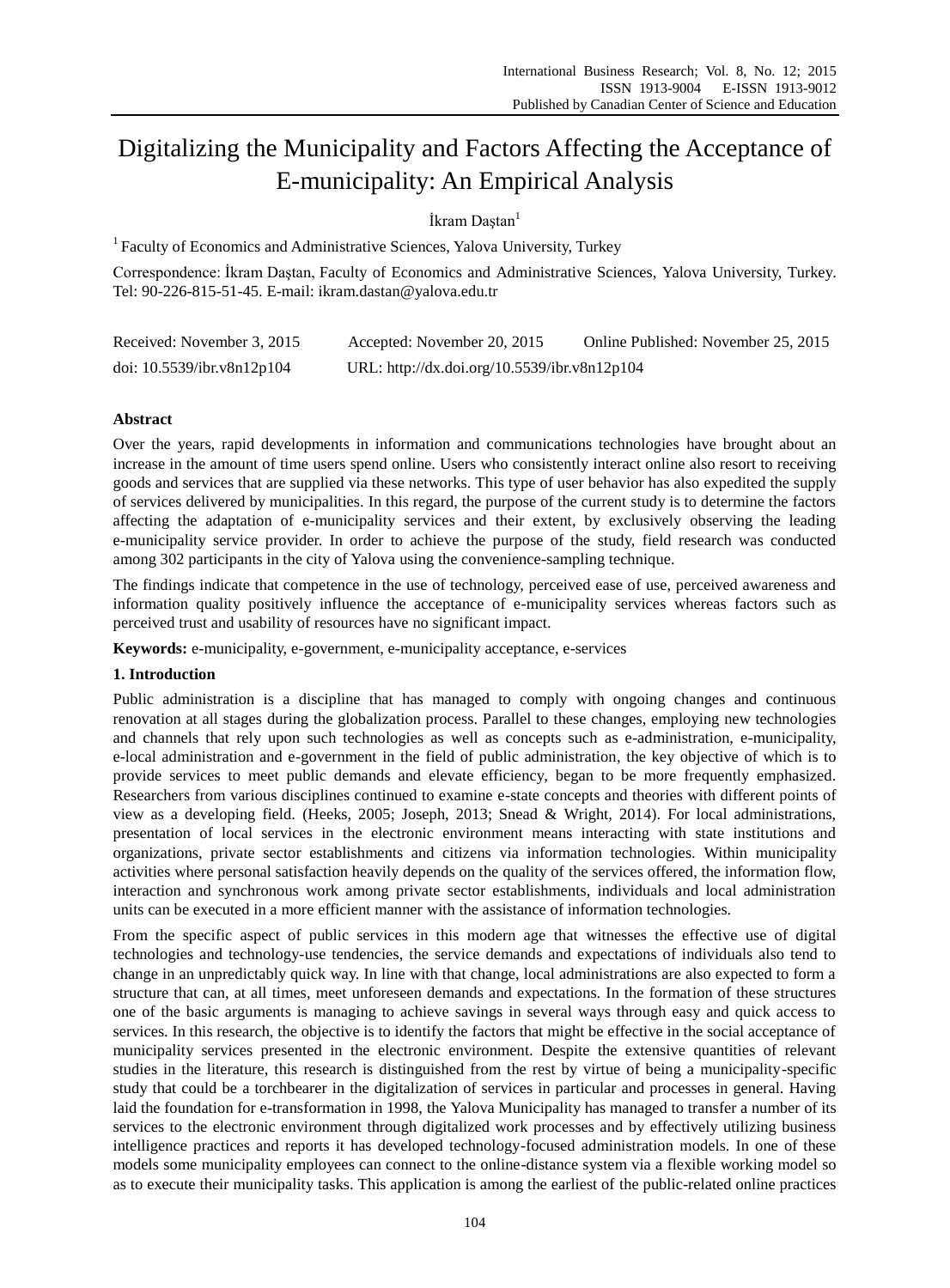in Turkey. From this viewpoint, in a municipality where digital technologies and promotion activities are efficiently used, the citizens" access and use of the services and the factors that played a role in the acceptance and popularization of services offered in electronic environments take the stage as noteworthy issues to consider. In an extensive body of studies in the relevant literature, the factors that played a role in the acceptance of e-services have already been analyzed. According to research findings, the primary factors were perceived awareness, usability of resources, computer self-efficacy, perceived usability, multi-language option, perceived information quality, perceived trust, perceived functional benefit and perceived image (Shareef, V. Kumar, U. Kumar, & Dwivedi, 2011). In the present paper, among all these factors, technology-use competency, the trust factor, personal awareness and perceived information quality"s effects on the acceptance of e-municipality were explored.

The main aim of this research is to determine the most common factors that are effective in the adaptation of citizens to e-municipality applications that are indicators of public service conversion specific to municipalities in Turkey. The unique value of the research and its contribution to the literature consists of the fact that the parties receive and provide services in a municipality where a homeworking (flexible) working system is being applied for the first time. In the first part of the research, e-state and e-municipality are defined and a municipality where the services and processes are digitalized is mentioned. In the second part of research, the e-municipality acceptance and the factors used in the research are evaluated, and the research model and hypotheses are formed. In the final part of the research, the formed model is tested using structural equation modeling and conclusions and suggestions take place.

## **2. Digitalizing the Municipality**

According to Heeks and Bailur (2007), the era of the e-state phase dates back to 1997. There is no clear consensus about the concept or definition of e-government; however, there are some common elements between definitions (Holden, Norris, & Fletcher, 2003; Halchin, 2004). In general terms, electronic government is the use of information and communication technologies in government settings (Gil-García, 2005). In other words, e-state is an information system that allows public management to be fulfilled using information and communication technologies. (Tung & Rieck, 2005). E-state is defined briefly as "usage of IT services in services provided by the state" (Carter & Belanger, 2005). E-municipality, as the local reflection of e-government services, is described as generating useful information for the city and society from such data and presenting to people the services in an efficient way by controlling city-related data via information technology-supported work based on modern technology (Henden, 2004). In another definition e-municipality services are noted as providing workflows and communication through electronic environments (Akıncı, 2004). In the literature, research related to e-state/municipality adaptation varies as the adaptation of organizations or citizens in developed and developing countries and the factors positively or negatively affecting the e-state adaptation are examined. (Tung & Rieck, 2005; Lean, Zailani, Ramayah, & Fernando, 2009; Shareef et al., 2011; Al-zoubi, Sam, & Eam, 2011, Rokhman, 2011; Elbahnasawy, 2014). In research related to e-state adaptation (Carter & Weerakkody, 2008; Warkentin, Pavlou, & Rose, 2002; Carter & Belanger, 2005), the preferable models and theories are generally the technology acceptance model (Davis, 1989), the innovation expansion theory (Rogers, 2003) and combined technology acceptance and usage theory (Venkatesh, Morris, Davis, & Davis, 2003; Carter & Weerakkody, 2008). In one of the studies performed using these models Carter (2008) states in the research aiming to determine the most effective adaptation factors that Perceived benefit, Perceived trust, usage of previous e-state services and Perceived ability to use variables significantly affect the tendency to use e-state services. In another study conducted in Canada, Perceived awareness, Availability of resources, Computer-self efficacy, Perceived compatibility, Perceived image, Perceived ability to use, Perceived information quality, Multilingual option, Perceived functional benefit, and Perceived trust were mentioned as critical factors affecting e-state adaptation. (Shareef et al., 2011). In the research that he conducted among 751 internet users in Indonesia, Rokhman (2011) stated that advantage, compatibility, ease of usage and image variables are effective in forecasting the e-state service usage tendencies of citizens. Generally, the research is focused on e-state adaptation and there are not many studies related to e-municipalities that are local reflections of e-state.

Electronic municipality (e-municipality) that should be viewed as a vital component of electronic government (e-government) is a project of wide scope that can accelerate municipalities" contribution to national development and welfare in almost all aspects (service, administration approach, new employment opportunities etc.). Within the framework of this project, via digitalized services transferred to the electronic environment, the aim is elevating the quality-service offer and local democracy by establishing interactive communication and information exchange between the municipality and local society. In order for municipalities to accomplish their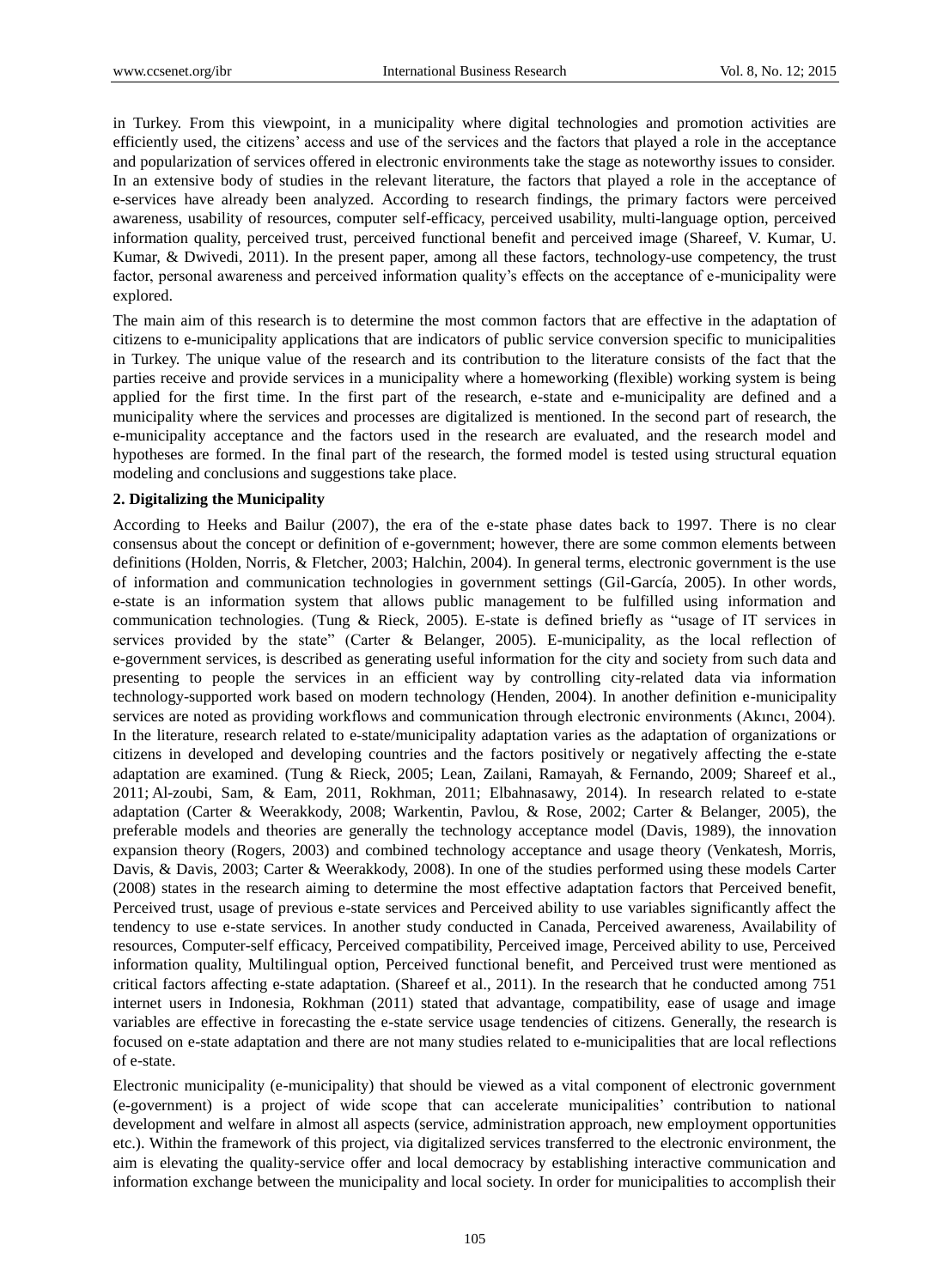inherent mission of providing services to the local community, they are required to transfer technological developments to organizational functioning (Yıldırım & Ö ner, 2004).

Financial, social, and cultural transformations in society and technological developments have shifted the relationship between the rulers and the ruled from a one-way, passive relationship to a bidirectional active relationship that motivates continuous interaction. This new situation has extensively transformed the local administration approach and local service benchmarks that are the determinants of this approach (Şat, 2012).

On the basis of the definitions above, the earliest actions towards e-transformation of Yalova Municipality-constituting the scope of present research-started in 1998. In the realization of Turkey"s aim to adapt the e-Europe action plan, Yalova was selected by the Prime Ministry as the pilot region for local administration in the e-Turkey project. Within the body of the Municipality, the (ZAMBAK) project was started in 2012. With this project Internet-based management information system applications were integrated with total-quality management applications by following process logic; hence an authentic public administration application model independent of time and place was devised. Within the scope of this Project, definition of all the tasks in the municipality services in terms of duration and responsible names, coordination of all work processes in the interactive environment and continuous improvement formed the key elements of the model. The flow process of all appeals, complaints, documents and tasks executed within the body of the Municipality was defined by the electronic-document-management system. In sum, approximately 4,000 processes, 359 different appeal forms and 164 different complaint forms were defined and in this way it became feasible to establish at what stage the tasks would be transferred to relevant personnel. Service desk personnel initiate the work flow by identifying the applicable work flow definition for the incoming appeal. From this very first trigger until completion of the work, the stages in between are executed in order in the electronic environment (Zambak, 2012). Personnel can sign the document with an electronic signature, thus information integrity, identity authentication and verification, and incontestability can be assured. With the assistance of information and communication technologies, services could be distance-accessible and virtualized. In a study conducted within the institution it was detected that in 2012 it offered around one million in revenue to the institution (İnan, 2014). In another stage of the Project it was aimed that employees would be flexible. Or put differently, they would be independent of time and space and employees would perform their work by connecting to the system from home. When the system was first launched in 2010 the number of distance (flexible) working employee was 163, whereas in 2014 this figure climbed to 350 and 70% of employees were then able to work at a distance (İnan, 2014a). Also within the scope of Project, the entire sets of documents incoming to the municipality and generated within the municipality were transferred to the digital environment and stored in digital archives. None of the documents were physically transferred and signatures were put in the electronic environment. Throughout the years a visible increment has been observed in the number of services and virtualization ratio. In 2008 there existed 38,300 services in sum and virtualization was measured as 30% whilst in 2013 the number of services climbed to 76,517 and virtualization ratio climbed to 45% (İnan, 2014).

With the launch of digitalized work flow within the body of the Municipality, time-consuming and demanding work could be completed in much shorter periods. For instance, business intelligence reports clearly evidenced that periods of zoning status appeal fell from one month to one day. By the same token, appeals for building permits were lowered to two hours and the occupancy permit process was lowered from one month to four days (İnan, 2014).

Within the specific context of Yalova Municipality, the transfer of services to the electronic environment, as widely reported in literature, is most effectively executed in an environment that offers digital services in which citizens can receive services independent of time and space by connecting to the system and public employees can provide service anytime anywhere by connecting to the system. In other words, in such an environment where both parties are mobile the factors affecting e-municipality acceptance and the direction of these effects are the highlighted issues that demand in-depth analysis.

# **3. E-municipality Acceptance and Conceptual Framework**

Unlike other public authorities, as one of the major service providers municipalities are defined as institutions that are in tight connection with the public and in close interaction with the local citizens. The reason for this close relationship is that municipalities" responsibilities are intricately intertwined with the daily life of the community (Nadaroğlu, 1994). Before the presentation of services in electronic environments individuals used to visit the municipal offices in person to submit their appeals physically. Once the way services were provided changed format, certain individuals still chose to access municipal services by resorting to the traditional method, whereas some started to make use of the services presented in electronic environments. In the acceptance of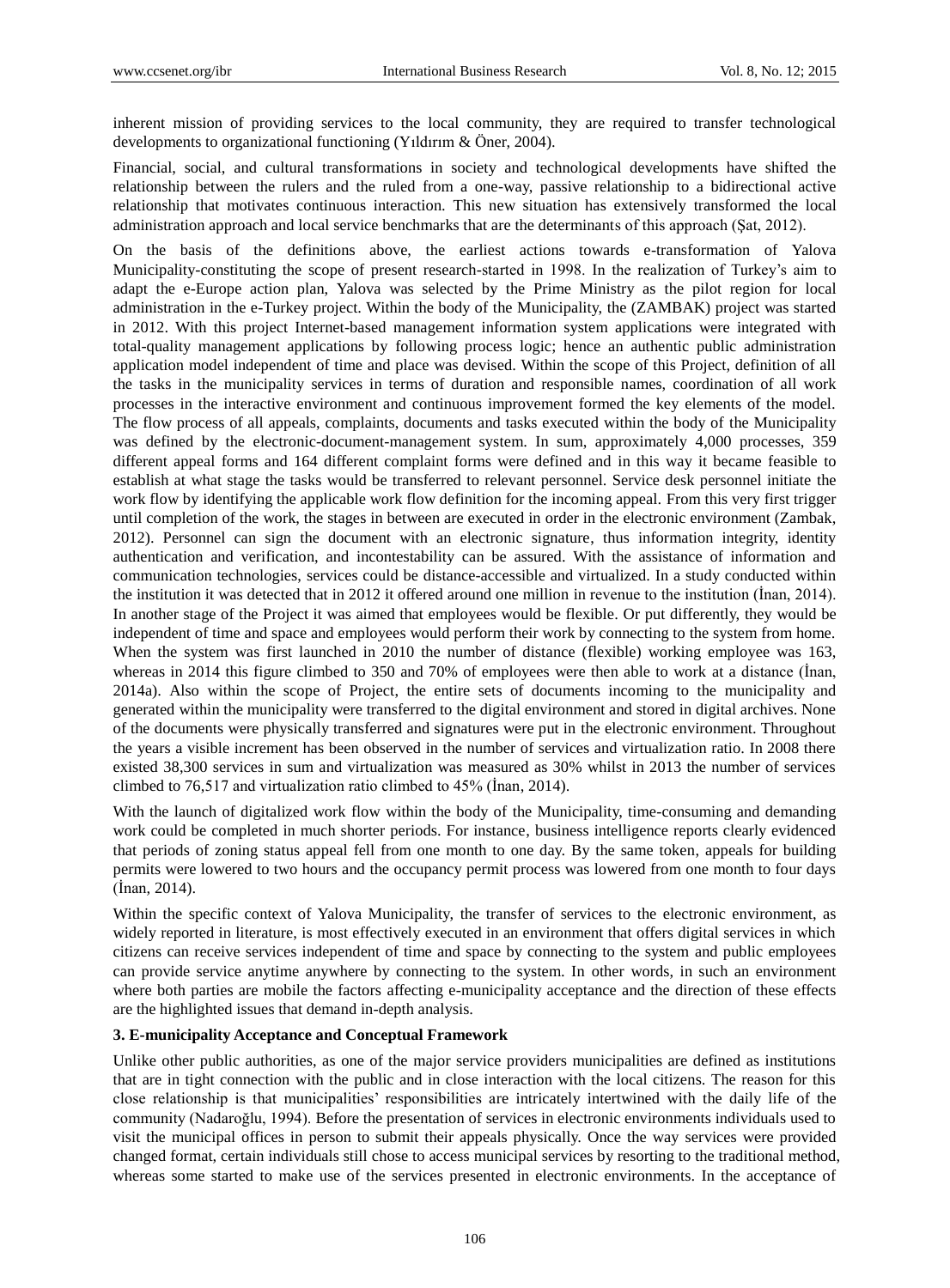e-municipality where the technology-affiliation of individuals plays the most dominant role, other effective factors were analyzed by a large number of scholars and the effect level and direction on e-municipality acceptance were examined.

Local administration e-government services outrivaled central administration e-government services and also model cases from other countries outperformed in terms of service maturity. In a large number of different surveys, more than 20% of individuals not utilizing e-government services reported that the reason they failed to use this service was their lack of knowledge of the availability of e-government services. Lack of awareness of e-municipality services negatively affected the e-municipality service use levels of people (Ministry of Development, 2013). Within the scope of the information society strategy renewal project executed by the Ministry of Development in 2013, the e-government services usage questionnaire was directed to users and they were asked to list the government and municipality e-government services they most frequently utilized. Next, awareness of the electronic environment of these services was researched. Of the participants with Internet access, 26% reported most frequently using central administration e-government services and 34% reported most frequently using municipality e-government services (Ministry of Development, 2013). Lack of awareness among individuals has been confirmed in other studies as well. In the e-government/e-municipality user satisfaction survey featured by TÜSİAD and the Turkish Foundation for Information in 2011, it was revealed that the reason explaining the failure of 26% of Turkish people to use e-government service was lack of awareness. It is thus safe to argue that one great challenge against the increase in e-government/e-municipality services is the low level of awareness towards this issue (Ministry of Development, 2014). Failure of individuals to recognize services offered can affect the demand towards these services. Rehman, Esichaikul and Kamal (2012), in their co-work detected that awareness is a crucial factor that affects the tendency of people to use e-government services. In another study, Shareef et al., (2011) argued that a positive correlation existed between perceived awareness and e-government adaptation. In view of this perspective, H1, the first hypothesis of the present research, is as stated below.

**H1:** Perceived awareness positively affects e-municipality acceptance.

The trust concept has long been intensely studied by researchers from a range of disciplines. Each discipline interpreted the concept in line with its own field (Colesca, 2009). Trust is a major concept that connects humans and establishments and determines the continuity, strength and intensity of mutual relationships. Trust also relates to a statement of the expectations that an individual bears for the future depending on his/her previous interactions (Roca, García, & de la Vega, 2009). Privacy and security of online services can be analyzed with respect to two dimensions (Yıldız, 2003). One dimension is that while administration units offer services to individuals and institutions it is feasible that some confidential information could be hacked by sinister third parties. The other dimension is that certain public information of a confidential nature could potentially turn into a national security threat. On account of these reasons and others, information in the system must be stored in a secure space and while presenting e-government services privacy principles must followed decisively by all individuals (Demirel, 2006).

Presenting services in electronic environments assigns both parties significant duties. Since state-provided electronic services are not offered on alternative websites, citizens with unsettled trust issues towards e-government websites resort to traditional service methods since there are no other website options available (Teo, Srivastava & Jiang, 2008). Additionally, individuals can utilize various platforms and applications to access e-government services. Trust towards such assorted tools and platforms is also largely responsible for e-government acceptance (Daştan, & Geçti, 2014). Concerning this issue a list of researchers reported that trust is a dimension critically effective in e-government acceptance. In a study conducted by Warkentin et al. (2002), an investigation was conducted between built-trust and e-government acceptance and they reported that citizens" trust is a major determinant of e-government acceptance. Carter and Belanger (2005) in their England-based research among 105 individuals revealed the relationship between trust and e-government acceptance. By the same token Wu and Chen (2005), in Taiwan-based research among 1,032 participants, analyzed the relations of trust with other factors effective on e-government acceptance. They put forth that there are interconnected relations between trust and listless factors that affect e-government acceptance. Some researchers, however, examined the relation between e-government acceptance and trust, but failed to spot any findings evidencing the interconnection between the two (Morgeson, Forrest, Van Amburd, & Mithas, 2011). West (2004) in his research covering visitors to e-government websites concluded that there existed no significant relationship between e-government websites and trust. The second hypothesis of the present research was structured on the dimension of trust as below.

**H2:** Perceived trust positively affects e-municipality acceptance.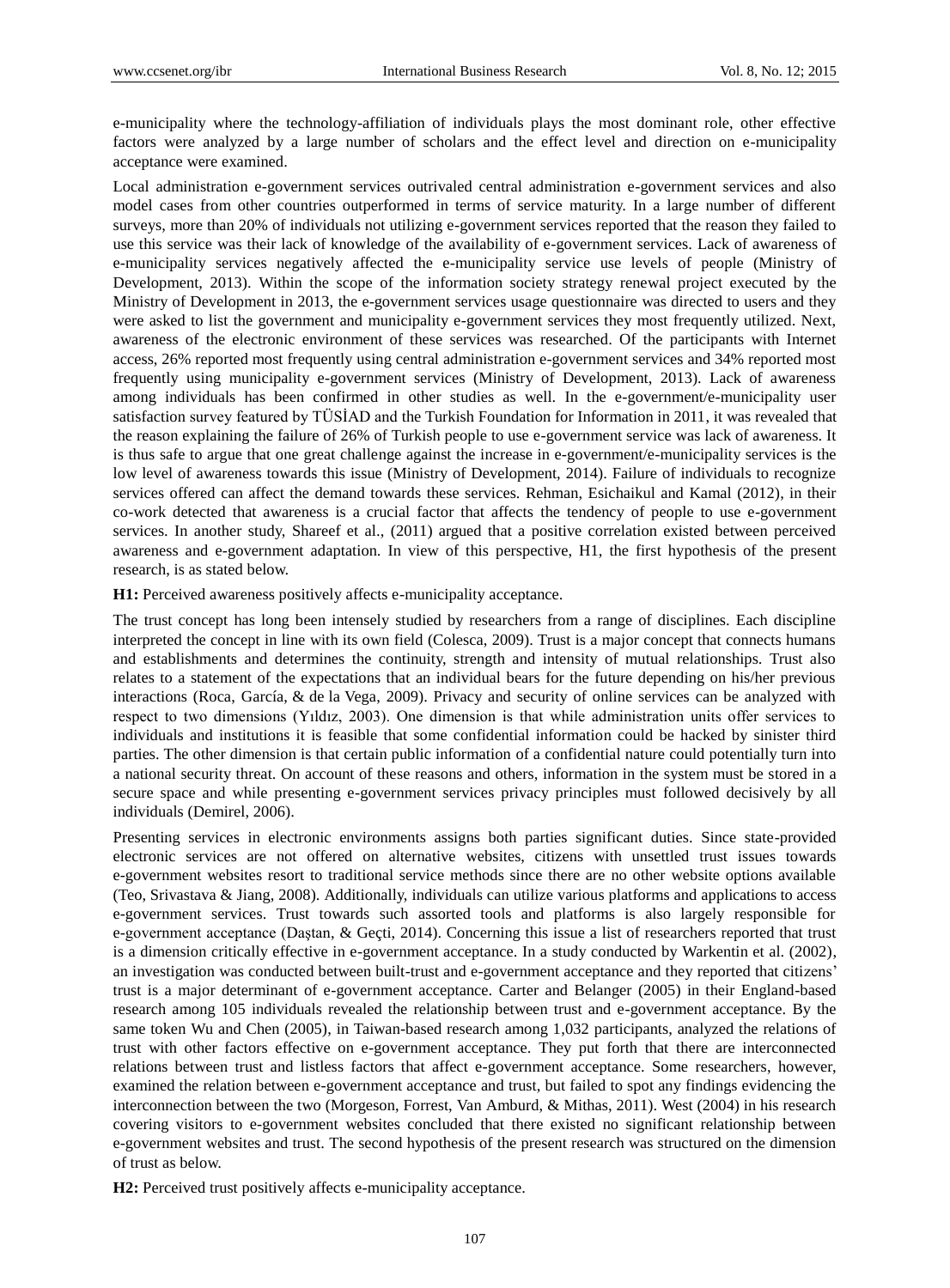The quality level of the information people can access in the electronic environment attracts attention as a critical issue. Perceived information quality refers to users" trust towards features such as context, format, accuracy and actuality that electronic environments possess (Rai, Lang, & Welker, 2002). Accuracy, actuality and easy-intelligibility of information and easy access to all kinds of information that can meet personal needs transpose into information quality that in effect transforms this element into a critical factor. In addition, presenting the services in electronic environments in an orderly and systematic fashion, offering additional information to users and continuously updating the information are vital factors for system functioning as well as acceptance of e-municipality systems among people. In a study conducted to identify the critical factors affecting the e-government service adaptation of individuals, it was detected that the information quality level was effective on state adaptation and information quality emerged as a major variable in collecting data from an official website (Rehman et al., 2012). Shareef et al. (2011) in their work detected that perceived information quality is one of the critical factors affecting e-government adaptation. In a different study it was identified that perceived information quality navigated ease of use that in effect positively affected users" attitudes (A. Türker & Ö . Türker, 2013). Palmer (2002), in his research, manifested that high level of information quality is positively correlated with the success of a website. As a result, the third hypothesis of this research is as stated below.

**H3:** Information quality positively affects e-municipality acceptance.

As a grand component in social psychology, self-efficacy refers to personal skills that any individual bears in accomplishing certain tasks (Bandura, Adams, & Beyer, 1977). Computer self-efficacy specifically relates to personal competency in computer usage (Compeau, 1995). Human competency towards using information and communication technologies has been defined and exemplified in a wide array of studies. Most of these studies put forth that computer self-efficacy and usage behaviors are interrelated (Burkhardt & Brass, 1990; Webster & Martocchio, 1993). The same condition was also exemplified with factors such as Technical Skill, Computer Usage Proficiency, and Technology Usage Skill and has occasionally been described as using the system under perceived behavioral control and the perception on the existence of essential skills, means and resources. This concept, which is basically termed as human skills in the use of the computer, the Internet and relevant technologies has a direct effect on user operations in online environments. When viewed as a whole unity this concept is also inextricably connected with the digital dividend. Even though there are abundant technology investments of private firms, state institutions and organizations this welfare does not necessarily translate into better adoption and higher frequency of use of technology. In this paper, the last hypothesis relates to the factor termed as technology-use competency.

**H4:** Technology use competency positively affects e-municipality acceptance.

Perceived ease-of-use constitutes the section in which individuals evaluate the usability of a system. The ease and *practicality* of navigating the system and ease of performance of operations are the main components of this factor. Constituting the scope of much research in the literature, perceived ease-of-use is described as the intensity of mental and physical effort that an individual envisages using during the state of technology use. Put differently, it is defined as the level of effort involved when using a specific class of technology (Davis, 1989). Sang, & Lee, J. (2010), in their work, identified that via perceived benefit, perceived ease-of-use renders an indirect effect on e-government adaptation. In another study Rehman et al. (2012), manifested that perceived ease-of-use is a vital factor that affects citizens" tendencies to perform state–relevant procedures. Rokhman (2001) in his study covering 751 Internet users, verified that ease-of-use is a predictor in citizens" tendencies to use e-government services. Carter (2008) conducted a study to reveal the most powerful adaptation factors and concluded that perceived benefit, trust towards the Internet, use of previous e-government services, and perceived ease-of-use are the variables that exponentially affect the tendency to use any e-government service. As the next hypothesis of this research the kind of effect that perceived ease-of-use has on e-municipality acceptance will be sought.

**H5:** Perceived ease-of-use positively affects e-municipality acceptance.

The factor of use of resources that is termed as the lack of adequate resources for users to access the service is one of the most dominant factors affecting the acceptance of services presented in electronic environments. Lack of information and knowledge of communication technologies or failure to access these technologies can also directly affect *adaptation*. The scholars who defined inaccessibility to computer and Internet technologies among different people coined the terms digital inequality or digital segregation and the same scholars argued that once this greatest barrier against the spread of technology is lifted it then becomes feasible to offer widespread e-government applications (Şişman, Alkış, & Maraş, 2011). Other researchers also investigated the usability of resources. One researcher, Norris (1984), discovered the relationship between usability of resources and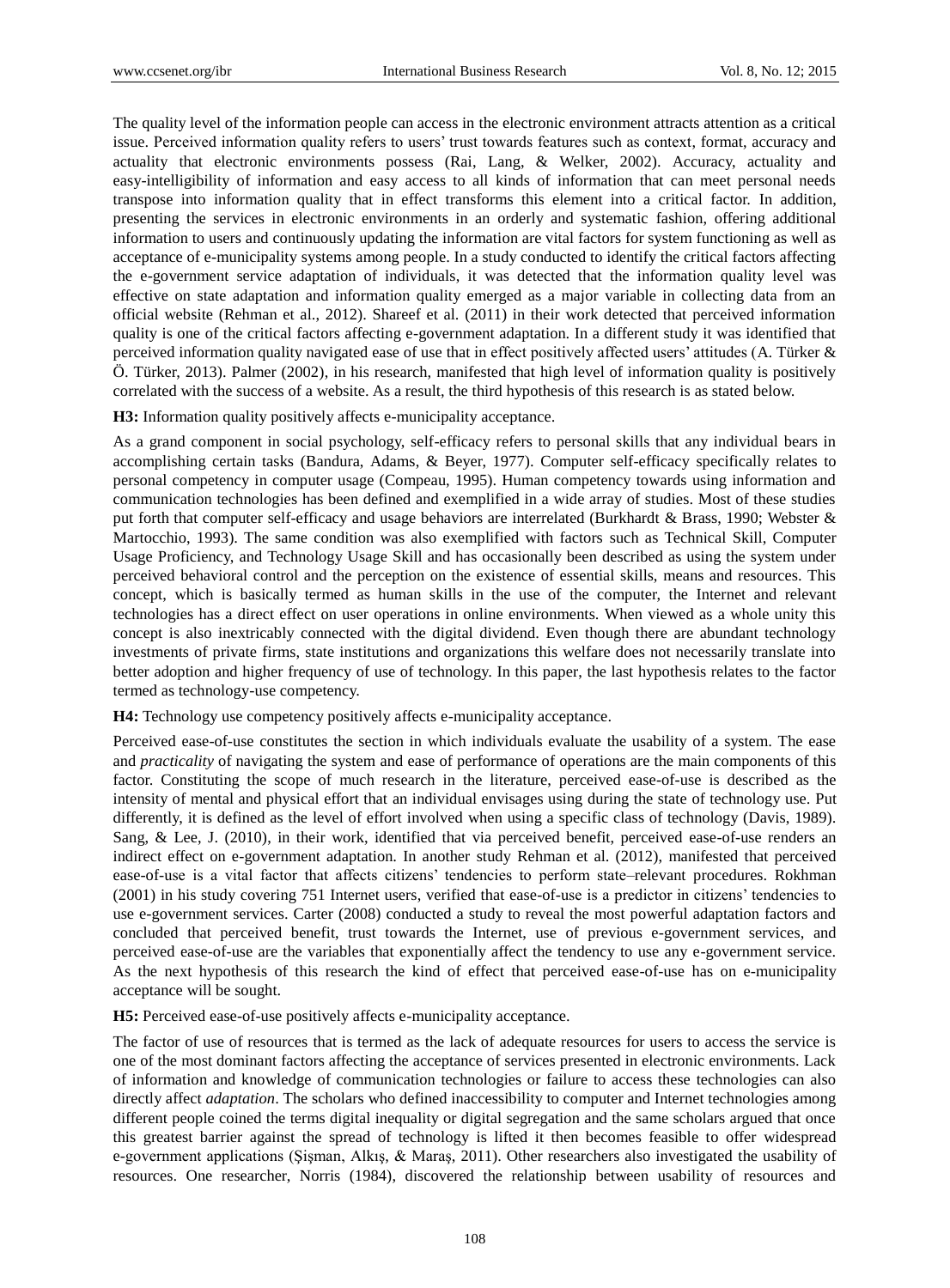adaptation. In more research, Shareef et al. (2011), claimed that usability of resources is among the most critical factors affecting e-government adaptation. Accordingly the last hypothesis of this research is as stated below.

**H6:** Usability of resources positively affects e-municipality acceptance.

The model created to test research hypothesis is displayed in Figure 1.



Figure 1. Proposed model

# **4. Method**

#### *4.1 Research Objective*

The preliminary objective of this research was to determine the direction of the effects of factors listed as perceived ease-of-use, technology-use competency, trust, usability of resources, personal awareness and information quality on e-municipality acceptance.

## *4.2 Sampling and Data Collection*

Within the scope of this research covering the Yalova region, the initial attempt was to reach 500 individuals via the convenience sampling method. With the exclusion of missing and incomplete questionnaires the research was applied to a total of 302 individuals. The scales used in the research were adapted from Shareef et al. (2011) and Kumar et al. (2007). The survey form used in the research consisted of two sections.

In the first part of the questionnaire demographic factors, computer and Internet use ratios, and most-frequently visited e-municipality services were intended to be identified via relevant statements. In the second part a section composed of factor groups with 35 statements in sum was created.

Of all 302 participants, 147 were male (48.7%), and 155 were female (51.3%). 8.3% of individuals had income levels below \$500, 16.9% had income levels between \$501-750, 32.5% had income levels between \$751-1,250, 29.8% had income levels between \$1,251-1,750, 10.3% had income levels between \$1,751-2,500, and 2.3% had income levels above \$2,500. 2% of participants were elementary school graduates, 3% were secondary school graduates, 35.8% were high school graduates, 48% were college graduates, and 11.2% had post graduate degrees.

## *4.3 Data Analysis*

Prior to applying structural equation modeling, the measurement model was tested with the two-stage approach model of Anderson and Gerbing (1988). Firstly, the confirmatory factor analysis was conducted to test the validity and reliability of the measurement model. Then, the research hypotheses were tested for the structural model.

The measurement model included thirty five observed variables. These observed variables are explained by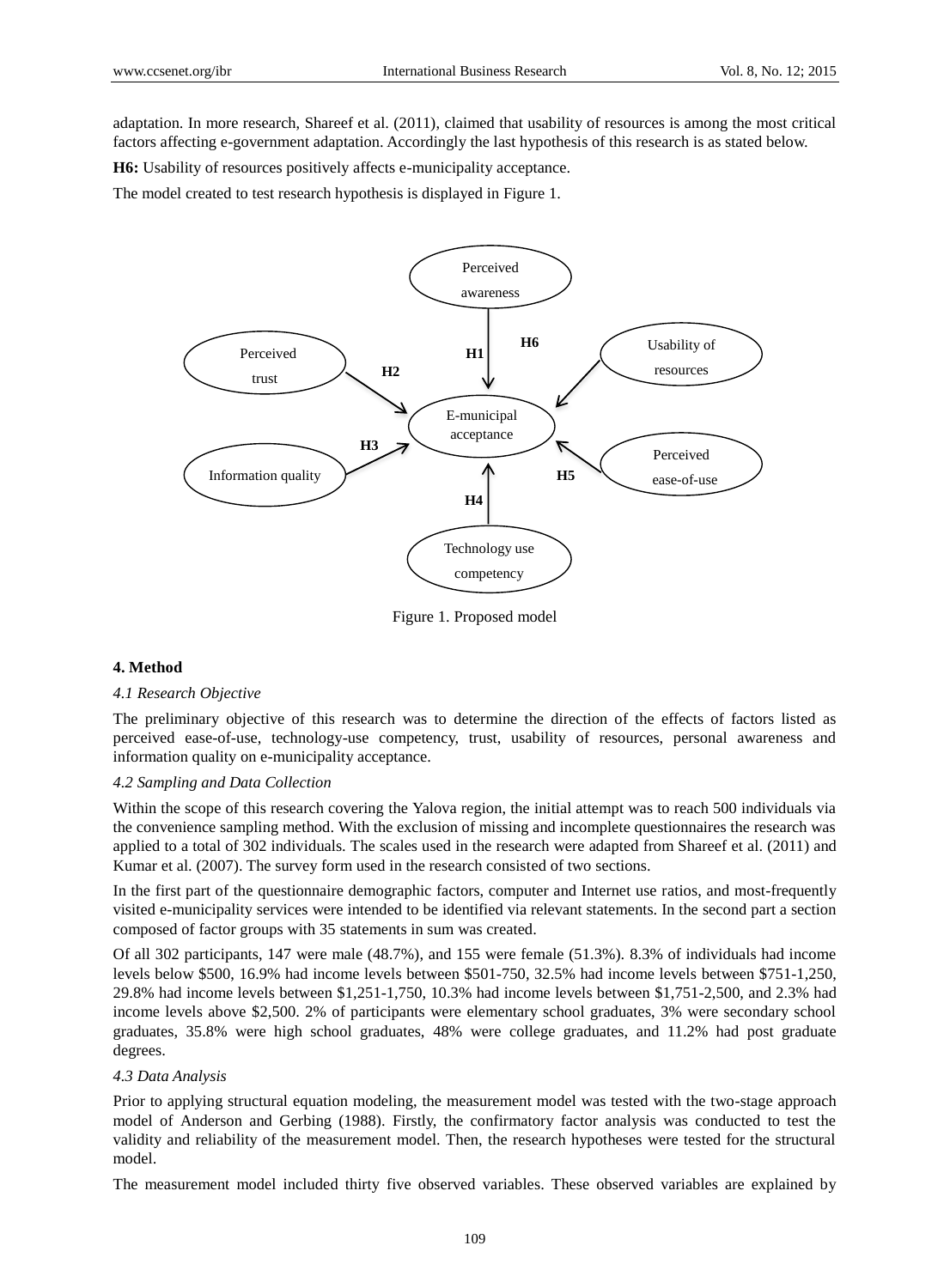seven latent variables. The latent variables of the proposed model are respectively perceived awareness (PA), perceived trust (PT), information quality (IQ), technology-use competency (TUC), perceived ease-of-use (PEU), usability of resources (UR) and e-municipality acceptance (eMA). The measurement model (Figure. 1) was tested by employing the calculation of maximum-likelihood.

Test results indicated that (χ2/sd-4.716, RMSEA 0.111, NFI 0.760, CFI 0.800, GFI 0.701, AGFI 0.645) there is unacceptable fit between measurement model and data.

Upon analyzing item factor loads, standard error covariance coefficients and modification indicators problematic items were identified. In the measurement model, variables PA3 and PA4 in perceived awareness (PA) factor were excluded due to their low factor loads; PT2 and PT3 variables in perceived trust (PT) factor; IQ1, IQ2, IQ4, IQ5, IQ8 in information quality (IQ) factor; TUC3 and TUC4 in technology use competency (TUC) factor; PEU2 and PEU5 in perceived ease-of-use (PEU) factor; UR2 in usability of resources (UR) factor and finally eMA1 variable in e-municipality acceptance (eMA) factor were excluded since their low and insignificant (p>0.05) factor loads were highly correlated with the error terms of the problems in remaining variables. However, between error terms of items PEU1 and PEU4, which were deemed to be effective in the formation of each other, the emerging correlation was permitted. Upon excluding these statements, the measurement model was finalized in format and confirmatory analysis was repeated.

The fit indices (CMIN/df =  $2.432$  GFI=  $0.91$ , NFI=  $0.93$ , CFI=  $0.96$ , RMSEA=  $0.69$ ) indicated that there was acceptable fit between the data and the model. Goodness of fit values for item factor loads and measurement model are shown in Table 1.

| <b>Construct</b>          | <b>Average Variance</b><br><b>Extracted (AVE)</b> | <b>Cronbach Alfa</b> | Composite<br><b>Reliability (CR)</b> |
|---------------------------|---------------------------------------------------|----------------------|--------------------------------------|
| Perceived ease-of-use     | 0.73                                              | 0.862                | 0.89                                 |
| Technology use competency | 0.95                                              | 0.976                | 0.97                                 |
| Perceived trust           | 0.62                                              | 0.835                | 0.82                                 |
| Usability of resources    | 0.65                                              | 0.839                | 0.84                                 |
| Perceived awareness       | 0.70                                              | 0.815                | 0.82                                 |
| Information quality       | 0.63                                              | 0.839                | 0.84                                 |
| E-municipality acceptance | 0.81                                              | 0.897                | 0.89                                 |

Table 1. Measurement items & reliability

It was revealed that composite reliability (C.R.) values were above 0.60 (Bagozzi & Yi, 1988), which is threshold value for all variables. It was then identified that Cronbach alpha coefficients were also greater than the threshold value of 0.70, thus it was concluded that the scales were reliable (Berthon, Ewing, & Hah, 2005).

#### Table 2. Item-factor loads

| <b>Factors and Scales</b>                                                                            | <b>Factor Loads</b> |
|------------------------------------------------------------------------------------------------------|---------------------|
| Perceived ease-of-use                                                                                |                     |
| PEU1 : It is easy to learn how to use e-municipality websites.                                       | 0.79                |
| PEU3 : It is easy to surf in e-municipality websites.                                                | 0.88                |
| PEU4 : Operations in e-municipality websites are clear and understandable.                           | 0.89                |
| <b>Perceived trust</b>                                                                               |                     |
| PT1 : e-municipality websites are really secure.                                                     | 0.73                |
| PT4 : Municipality assumes full responsibility against security threats that could emerge in website |                     |
| operations.                                                                                          |                     |
| PT5 : Legal and technological policies of the website protects me against internet-based problems.   |                     |
| <b>Technology</b> use competency                                                                     |                     |
| TUC1 : I have computer use competency.                                                               | 0.98                |
| TUC2 : I have internet-use competency.                                                               | 0.97                |
| Usability of resources                                                                               |                     |
| $UR1: I$ have sufficient computer technology at home.                                                | 0.83                |
| UR3 : I have continuous Internet connection at home.                                                 | 0.87                |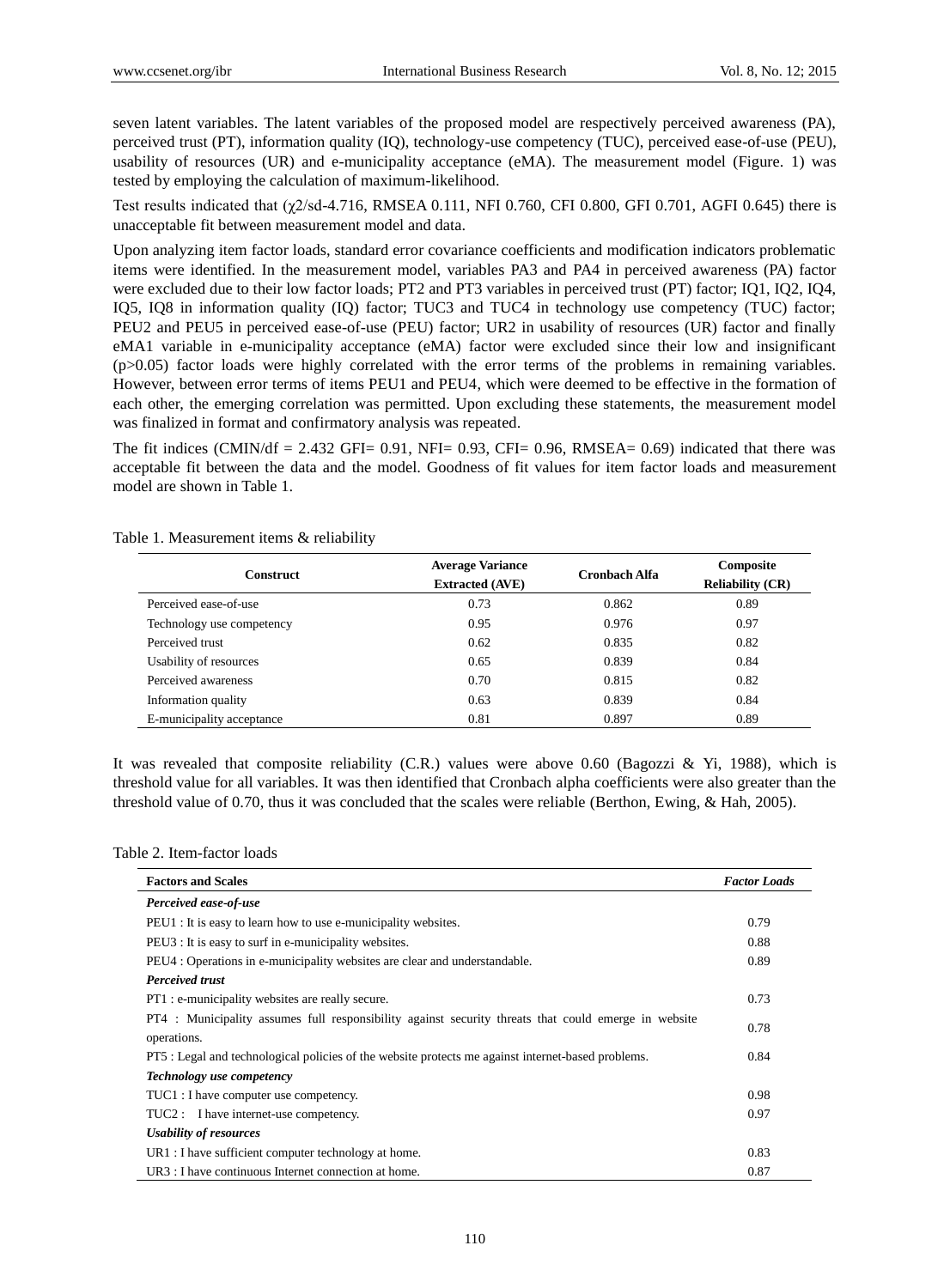| $\text{U}R4$ : I have continuous Internet connection at work.                                            | 0.71 |
|----------------------------------------------------------------------------------------------------------|------|
| <b>Perceived awareness</b>                                                                               |      |
| PA1 : I am aware that Yalova Municipality has a website.                                                 | 0.74 |
| PA2 : I am aware of the benefits of using e-municipality websites.                                       | 0.93 |
| <b>Information quality</b>                                                                               |      |
| IO3 : E-municipality websites provide me all kinds of information needed to meet my demands.             | 0.81 |
| IO6 : E-municipality websites openly present the principles of municipality on the functions of website. | 0.79 |
| IO7 : E-municipality websites also provide additional information to its users.                          | 0.79 |
| E-municipality acceptance                                                                                |      |
| eMA2 : I would like to use Yalova Municipality's e-municipality services.                                | 0.92 |
| eMA3 : I would recommend my relatives and friends to use Yalova Municipality's e-municipality services.  | 0.88 |

*Note.* \*\* p<.01.

As the factor loads of questions are examined it surfaces that all questions are loaded in a high and significant factor load to the factors to which they belonged; hence convergent validity was achieved. Besides, the fact that explained variance coefficient for all scales is above 0.50 is another indicator of achieving convergent validity (Fornell & Lacker, 1981). To ensure that structures did not measure identical topics or opinions, or in other words for the sake of detecting if each structure in the measurement model provided discriminant validity, the structures were matched in groups of two and validity was predicted (Joreskog, 1993). To illustrate; "perceived ease-of-use" structure was matched with "perceived use competency" structure and whether these two structures had discriminant validity was analyzed. Next, "perceived ease-of-use" and "usability of resources" structures were tested in the same way and the same operation was repeated for all potential dual matching groups.

For both restricted and unrestricted models  $\chi$ 2 and degree of freedom values were measured. Next  $\chi$ 2 differences test was conducted on two models. Unrestricted model values that visibly have lower  $\chi$ 2 values than the restricted model validated that discriminant validity was achieved (Anderson & Gerbing, 1988; Bogazzi & Phillips, 1982).

#### *4.4 Testing the Hypotheses*

Structural model created by latent variables to check the hypotheses of research was tested by utilizing the maximum-likelihood calculation technique. Goodness of fit indices indicated an acceptable fit  $(\chi/2/df= 2.342)$ , GFI= 0.91, NFI= 0.93, CFI= 0.96, RMSEA= 0.06). Upon conducting an overall analysis on the created model, the findings on the relationships promulgated in research hypotheses are as displayed in Table 3. In the light of testing results, all hypotheses were accepted.

| <b>Hypothesized Path</b>                                              | <b>Coefficient T-Value</b> |       | Sig. | <b>Result</b> |
|-----------------------------------------------------------------------|----------------------------|-------|------|---------------|
| H1: Perceived awareness $\Rightarrow$ E-municipality acceptance       | .371                       | 4.747 | ***  | Supported     |
| H2: Perceived security $\Rightarrow$ E-municipality acceptance        | .043                       | 0.315 | .753 | Rejected      |
| H3: Information quality $\Rightarrow$ E-municipality acceptance       | .743                       | 3.294 | ***  | Supported     |
| H4: Technology use competency $\Rightarrow$ E-municipality acceptance | .251                       | 3.447 | ***  | Supported     |
| H5: Perceived ease-of-use $\Rightarrow$ E-municipality acceptance     | .297                       | 1.963 | .050 | Supported     |
| H6: Usability of resources $\Rightarrow$ E-municipality acceptance    | .063                       | 0.776 | .443 | Rejected      |
| $R^2$ (E-municipality acceptance) = .52                               |                            |       |      |               |

# Table 3. Results of hypothesis test

## **5. Conclusion**

Various researchers have analyzed the factors that affect e-government acceptance from different aspects and contributed greatly to the relevant literature. The foundation of e-government/e-municipality services is related to the transfer of the services of digitalized state institutions and organizations to the electronic environment. At this point it surfaces that e-municipality acceptance is highly dependent on the extent a municipality can transfer its services to digital environments and form an effective structure. In this paper, a municipality in which almost the entire system was digitalized and even the employees were not required to come to work in-person but to complete their tasks by connecting to the virtual environment was examined and it was identified that several different factors played roles in e-municipality acceptance among individuals.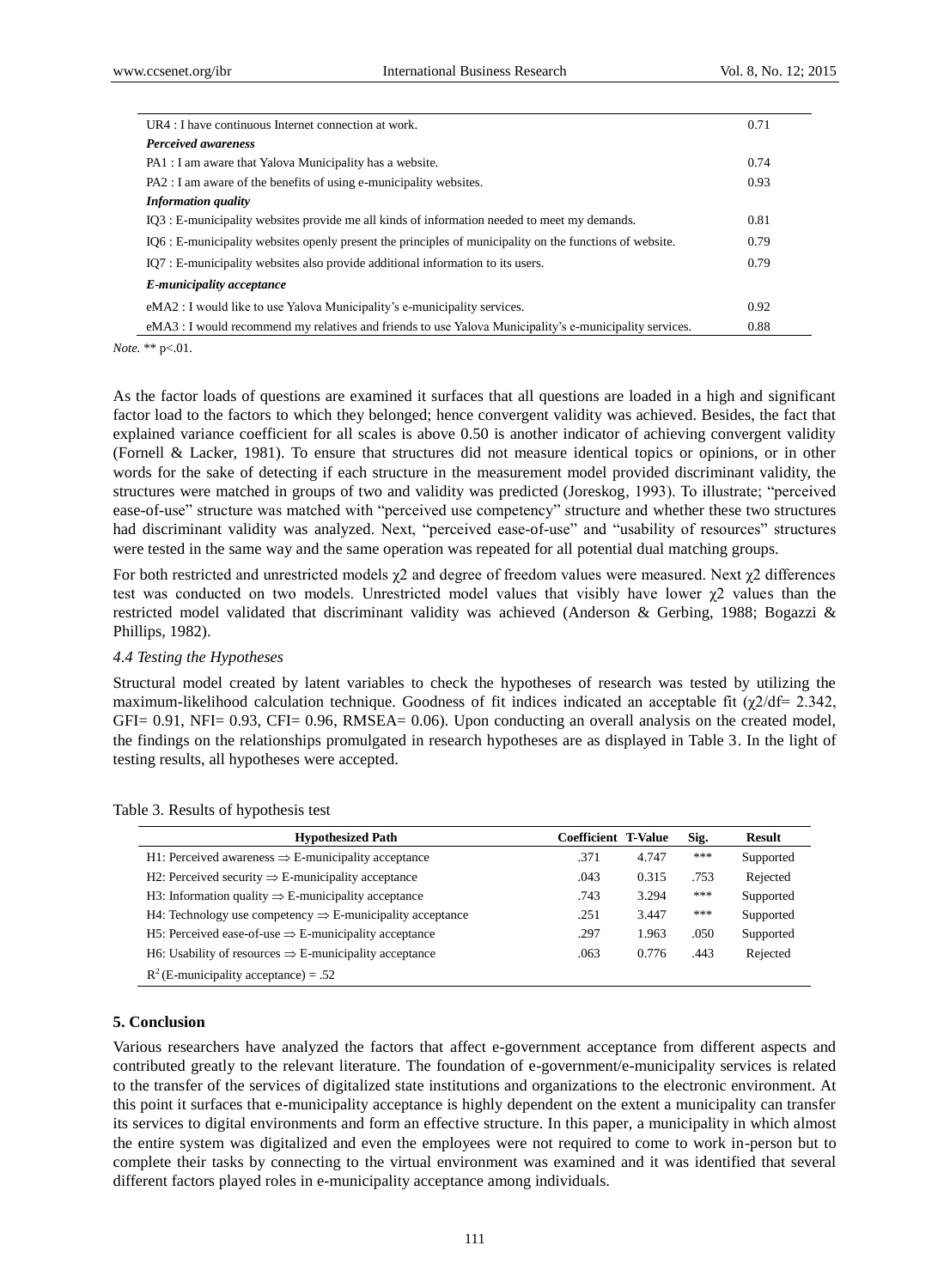Participants reported having used a computer (78.1%) and the Internet (71.2%) for a remarkably long period (10 years and above). 90.1% of participants reported connecting to the Internet on a daily basis.

Personal awareness on the availability of various services on the municipality website and potential benefits of using such services via these environments are, most of the time, directly effective factors on e-municipality acceptance. By the same token, promotional activities executed by municipalities would positively contribute to this process. During its digitalizing process, Yalova Municipality effectively continued its promotional activities in both national media and local organs. Within the scope of this research it was identified that perceived awareness of individuals positively contributed to e-municipality acceptance. In an array of studies in the relevant literature (Rehman et al., 2012, Shareef et al., 2011) similar findings were obtained. Once people develop awareness on the presentation of municipality services in the electronic environment and high level of benefit it provides, the ratio of using services via these environments correspondingly increases.

Users expect that websites from which they receive service assume full responsibility against any potential problems. Security level of the website, protection of personal information, problem-free communication, privacy of information, absence of any uncertainty, easy access to relevant personnel on the emergence of a problem and quick solution-generation and several other factors boost the perceived security level. An individual who can complete his/her procedures quickly and smoothly feels satisfied and tracks the same path in future purchases of services. On the other hand, an individual who faces a negative experience on an e-government website may, in future purchases of services, choose to purchase service in physical environments. Nonetheless, the obtained findings indicated that perceived security factor had no effect on e-municipality acceptance. This finding is identical to a number of studies in the relevant literature (Morgeson et al., 2011, West, 2004). This finding stems from the fact that the system was well-promoted by the municipality, individuals trusted the system and users experienced no problem while interacting with e-services.

Offering accurate, reliable, actual, understandable and additional information on services and offering re-direction to relevant sites where necessary are directly connected to the information quality in municipality websites. In this study, it was detected that information quality perceived by individuals created a positive effect in e-municipality acceptance. The same correlation is echoed in relevant-literature studies (Rehman et al., 2012, Shareef et al., 2011, Türker, A. & Türker, Ö . 2013, Palmer, 2002). Consequently, it can be asserted that e-municipality acceptance becomes much easier when perceived information quality increases.

On a broad scale technology competency is a vital component for all organizations and systems. This component that relates to people"s ability to use a computer, the Internet and miscellaneous technologies directly affects user operations in online environments. Insufficient knowledge of information and communication technologies directly affects e-municipality acceptance. In this study it was also identified that perceived technology-use competency positively affected e-municipality acceptance. In many studies in the literature (Burkhardt & Brass, 1990; Webster & Martocchio, 1993) researchers evidenced the above findings.

In relevant research, the perceived ease-of-use factor has been one of the first analyzed factors in studying adaptation. Ease-of-use of the services presented in electronic environments has been one of the dominant factors that affected e-municipality acceptance for individuals from all groups. A person who experienced a negative process in the use of an e-municipality website could, in future service purchases, resort to physical environments. In accordance with this manifestation and research findings it was detected that perceived ease-of-use has a positive effect on e-municipality acceptance. In the relevant literature, several other scholars (Rokhman, 2001, Carter, 2008, Sang et al., 2010, Rehman et al., 2012) obtained similar results as well.

Absence of knowledge of information and communication technologies is likely to directly affect access to the services offered in the electronic environment. In different studies (Norris, 1984, Shareef et al., 2011) it was manifested that this condition-also termed "usability of resources"-positively affected e-government adaptation. In our research, on the other hand, it was identified that the usability of resources factor had no effect on e-municipality acceptance. It then becomes feasible to claim that absence of information communication technologies does not necessary mean failure to use this technology. In any given environment, individuals can access these services and easily utilize the offered services. This condition has no effect on e-municipality acceptance. Services that municipalities create in various spots can be reached by users via online access points. In that way the effect of this structure is eliminated.

As a result, the most important factor in conducting municipality services in the electronic environment is the awareness of the services. The best method to raise this awareness is advertising and introduction activities. Efficiently conducting introduction activities, correct building and explanation of the system infrastructure and processing results creates reliance of users towards the system. From this point of view, it can be observed that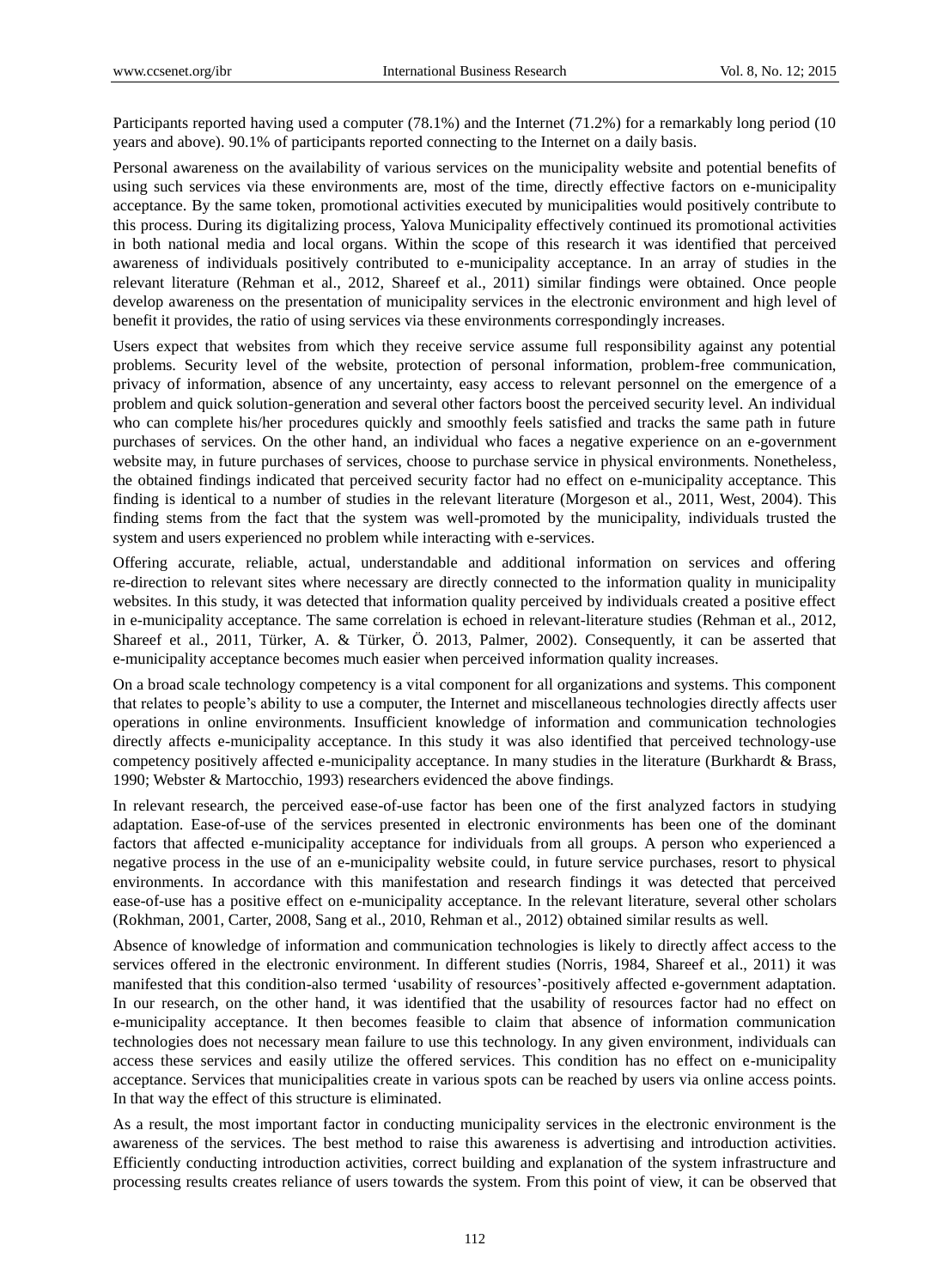the trust factor is not effective on adaptation.

On the other hand, the research findings suggest that the majority of municipality employees working from home constitute importance in terms of the processing of the services provided. For this reason the unique value of this study consists of presenting the extent of a variety of factors affecting adaptation of an e-municipality with such a structure. Another interesting result of the research is that source usage and trust are not effective in acceptance of significantly digitalized services and processes. On the other hand ease of usage, information quality, technology usage sufficiency and awareness have positive effects.

## **6. Limitations of the Research and Future Studies**

Despite the existence of a vast scope of factors affecting e-municipality adaptation in the relevant literature, the effect of only six factors on acceptance was examined in this particular research. This is one of the limitations of this research. The second limitation of this research is that since it would be a challenge to reach the entire population, the convenience sampling method was selected. A sampling cannot possibly represent the entire population. Consequently, it is not feasible to generalize the results obtained from this research. The third limitation is that due to limited budget the research was confined to Yalova region and failed to encompass a wider territory. Subsequent to this research it would be wise to suggest such implications for future studies: In future, the entire list of factors affecting adaptation to the research model or most of the factors accepted in the relevant literature could be integrated. In addition, the effects of several mediator variables could also be analyzed within the scope of the model. The same research could be repeated in different regions.

This article is based on the paper presented at the YBS 2015 Congress.

#### **References**

- Akinci, H. (2004). Geospatial web services for e-municipality. *International Archives of Photogrammetry Remote Sensing and Spatial Information Sciences, 35*(2), 1682-1750.
- Al-Zoubi, M., Sam, T. L., & Eam, L. H. (2011). E-government adoption among businesses in Jordan. *Academic Research International, 1*(1), 141-156.
- Anderson, J. C., & Gerbing, D. W. (1988). Structural equation modeling in practice: A review and recommended two-step approach. *Psychological Bulletin, 103*(3), 411. http://dx.doi.org/10.1037//0033-2909.103.3.411
- Bagozzi, R. P., & Phillips, L. W. (1982). Representing and testing organizational theories: A holistic construal. *Administrative Science Quarterly*, 459-489. http://dx.doi.org/10.2307/2392322
- Bagozzi, R. P., & Yi, Y. (1988). On the evaluation of structural equation models. *Journal of the Academy of Marketing Science, 16*(1), 74-94. http://dx.doi.org/10.1007/bf02723327
- Bandura, A., Adams, N. E., & Beyer, J. (1977). Cognitive processes mediating behavioral change. *Journal of Personality and Social Psychology, 35*(3), 125. http://dx.doi.org/10.1037//0022-3514.35.3.125
- Berthon, P., Ewing, M., & Hah, L. L. (2005). Captivating company: Dimensions of attractiveness in employer branding. *International Journal of Advertising, 24*(2), 151-172.
- Burkhardt, M. E., & Brass, D. J. (1990). Changing patterns or patterns of change: The effects of a change in technology on social network structure and power. *Administrative Science Quarterly*, 104-127. http://dx.doi.org/10.2307/2393552
- Carter, L. (2008). E-government diffusion: A comparison of adoption constructs. *Transforming Government: People, Process and Policy, 2*(3), 147-161. http://dx.doi.org/10.1108/17506160810902167
- Carter, L., & Bélanger, F. (2005). The utilization of e-government services: Citizen trust, innovation and acceptance factors. *Information Systems Journal, 15*(1), 5-25. http://dx.doi.org/10.1111/j.1365-2575.2005.00183.x
- Carter, L., & Weerakkody, V. (2008). E-government adoption: A cultural comparison. *Information Systems Frontiers, 10*(4), 473-482. http://dx.doi.org/10.1007/s10796-008-9103-6
- Colesca, S. E. (2009). Increasing e-trust: A solution to minimize risk in e-government adoption. *Journal of Applied Quantitative Methods, 4*(1), 31-44.
- Compeau, D. R., & Higgins, C. A. (1995). Computer self-efficacy: Development of a measure and initial test. *MIS Quarterly*, 189-211. http://dx.doi.org/10.2307/249688
- Dastan, I., & Gecti, F. (2014). Relationships among utilitarian and hedonic values, brand affect and brand trust in the smartphone industry. *Journal of Management Research, 6*(2), 124-139.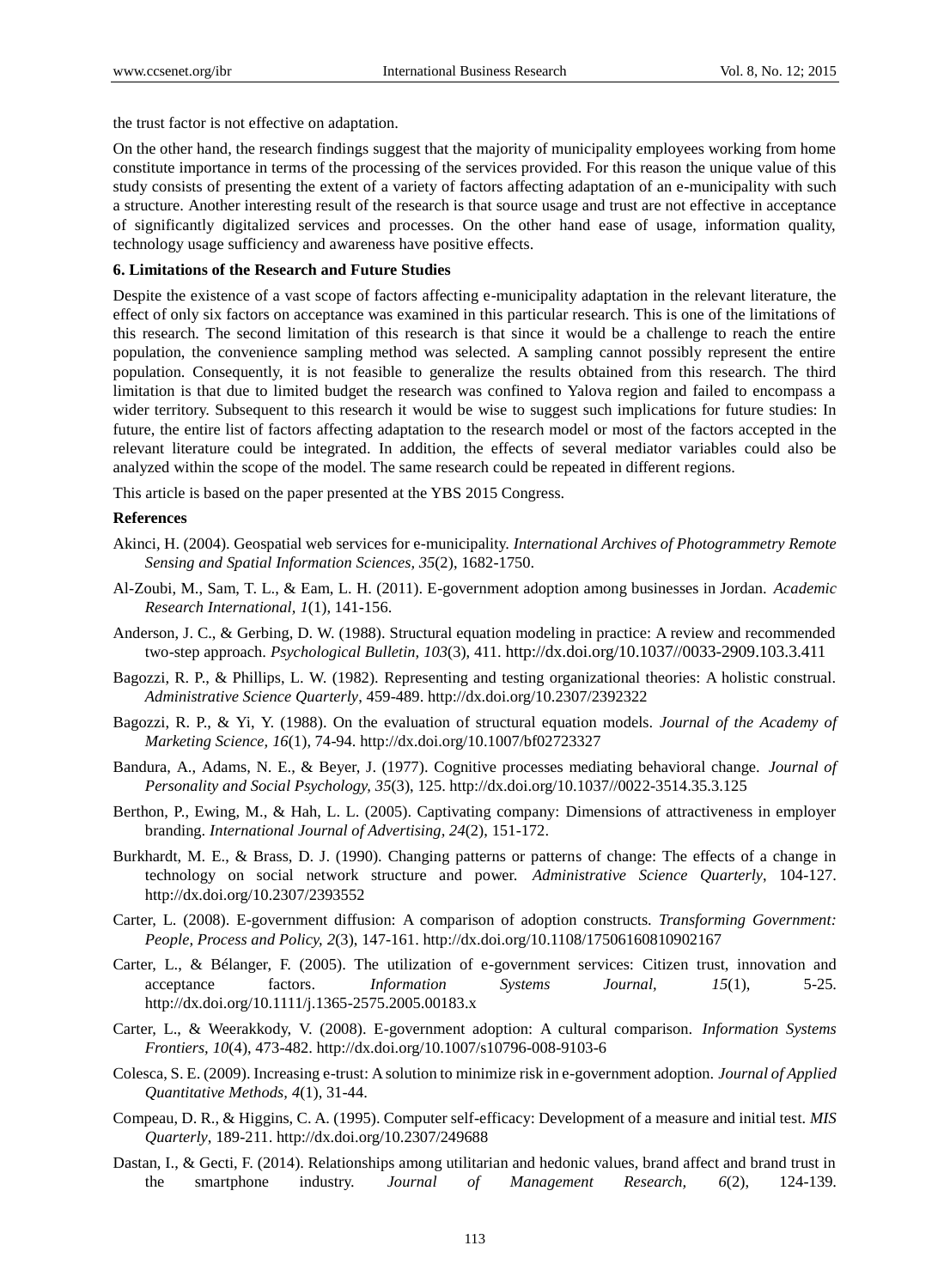http://dx.doi.org/10.5296/jmr.v6i2.5261

- Davis, F. D. (1989). Perceived usefulness, perceived ease of use, and user acceptance of information technology. *MIS Quarterly*, 319-340. http://dx.doi.org/10.2307/249008
- Demirel, D. (2006). E-devlet ve Dünya Ö rnekleri. *Sayıştay Dergisi, 61*(6), 83-118.
- Elbahnasawy, N. G. (2014). E-government, internet adoption, and corruption: An empirical investigation. *World Development, 57*, 114-126. http://dx.doi.org/10.1016/j.worlddev.2013.12.005
- Fornell, C., & Larcker, D. F. (1981). Evaluating structural equation models with unobservable variables and measurement error. *Journal of Marketing Research*, 39-50. http://dx.doi.org/10.2307/3151312
- Gil-Garcia, J. R. (2005). *Enacting state websites: A mixed method study exploring e-government success in multi-organizational settings.* In University at Albany, State University of New. http://dx.doi.org/10.1109/hicss.2006.149
- Halchin, L. E. (2004). Electronic government: Government capability and terrorist resource. *Government Information Quarterly, 21*(4), 406-419. http://dx.doi.org/10.1016/j.giq.2004.08.002
- Heeks, R. (2005). E-Government as a Carrier of Context. *Journal of Public Policy, 25*(1), 51-74.
- Heeks, R., & Bailur, S. (2007). Analyzing e-government research: Perspectives, philosophies, theories, methods, and practice. *Government information quarterly, 24*(2), 243-265. http://dx.doi.org/10.1016/j.giq.2006.06.005
- Holden, S. H., Norris, D. F., & Fletcher, P. D. (2003). Electronic government at the local level: Progress to date and future issues. *Public Performance & Management Review*, 325-344.
- Inan, Y. D. (2014, October). *Bilgi Toplumunda Kamu Örgütlenme Modeli: Yalova Örneği.* Paper presented at the First Conference on Management Information Systems, İstanbul, Turkey.
- Inan, Y. D. (2014) *Bilgi Ve Iletişim Teknolojilerinin Gelişimiyle Kamu Kurumlarinda Uzaktan Çalişmanin Uygulanabilirliği (Unpublish mastes's thesis).* University of Yalova, Yalova, Turkey.
- Jöreskog, K. G. (1993). Testing structural equation models. *Sage Focus Editions, 154*, 294-294.
- Joseph, R. C. (2013). A structured analysis of e-government studies: Trends and opportunities. *Government Information Quarterly, 30*(4), 435-440. http://dx.doi.org/10.1016/j.giq.2013.05.006
- Kalkınma, B. (2013) *Bilgi Toplumu Stratejinin Yenilenmesi Projesi*. Retrieved from [www.bilgitoplumustratejisi.org/download/docfile/8a32476640e074570140e4b6ba8b0002+&cd=2&hl=](http://www.bilgitoplumustratejisi.org/download/docfile/8a32476640e074570140e4b6ba8b0002+&cd=2&hl=tr&ct=clnk&gl=tr) [tr&ct=clnk&gl=tr](http://www.bilgitoplumustratejisi.org/download/docfile/8a32476640e074570140e4b6ba8b0002+&cd=2&hl=tr&ct=clnk&gl=tr)
- Kalkınma, B. (2014) 2015-2018 *Bilgi Toplumu Strateji ve Eylem Planı.* Retrieved from http://www.kalkinma.gov.tr/Lists/Duyuru%20ve%20Haberler/Attachments/681/20152018\_bilgi\_toplumu\_s tratejisi\_ve\_eylem\_plani.pdf
- Kumar, V., Mukerji, B., Butt, I., & Persaud, A. (2007). Factors for successful e-government adoption: Aconceptual framework. *The Electronic Journal of E-government, 5*(1), 63-76.
- Lean, O. K., Zailani, S., Ramayah, T., & Fernando, Y. (2009). Factors influencing intention to use e-government services among citizens in Malaysia. *International Journal of Information Management, 29*(6), 458-475. http://dx.doi.org/10.1016/j.ijinfomgt.2009.03.012
- Morgeson, F. V., VanAmburg, D., & Mithas, S. (2010). Misplaced trust? Exploring the structure of the e-government-citizen trust relationship. J*ournal of Public Administration Research and Theory*, muq006. http://dx.doi.org/10.1093/jopart/muq006
- Nadaroğlu, H. (1994). *Mahalli İdareler Teorisi-Ekonomisi-Uygulaması, 5.* Baskı, Beta Yayıncılık, İstanbul.
- Norris, D. F. (1984). Computers and small local governments: Uses and users. *Public Administration Review*, 70-78. http://dx.doi.org/10.2307/975666
- Palmer, J. W. (2002). Web site usability, design, and performance metrics. *Information systems research, 13*(2), 151-167. http://dx.doi.org/10.1287/isre.13.2.151.88
- Rai, A., Lang, S. S., & Welker, R. B. (2002). Assessing the validity of IS success models: An empirical test and theoretical analysis. *Information systems research, 13*(1), 50-69. http://dx.doi.org/10.1287/isre.13.1.50.96
- Rehman, M., Esichaikul, V., & Kamal, M. (2012). Factors influencing e-government adoption in Pakistan. *Transforming Government: People, Process and Policy, 6*(3), 258-282. http://dx.doi.org/10.1108/17506161211251263